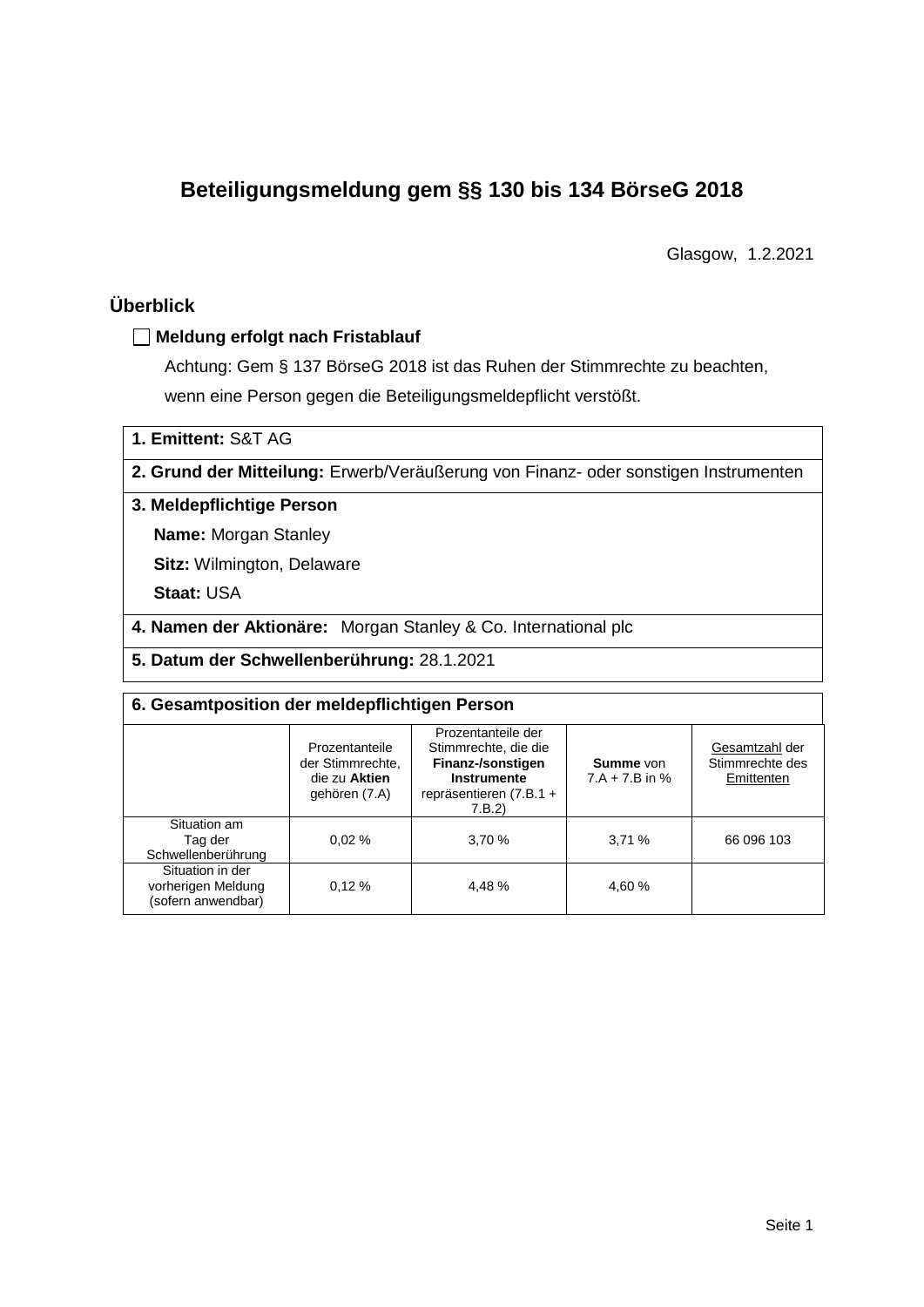# **Details**

## **7. Details über die gehaltenen Instrumente am Tag der Berührung der Schwelle:**

| A: Stimmrechte, die zu Aktien gehören |                                           |                                      |                                           |                                      |  |  |  |
|---------------------------------------|-------------------------------------------|--------------------------------------|-------------------------------------------|--------------------------------------|--|--|--|
|                                       |                                           | Anzahl der Stimmrechte               | Prozentanteil der Stimmrechte             |                                      |  |  |  |
| <b>ISIN der Aktien</b>                | <b>Direkt</b><br>$(S$ 130 BörseG<br>2018) | Indirekt<br>$(S$ 133 BörseG<br>2018) | <b>Direkt</b><br>$(S$ 130 BörseG<br>2018) | Indirekt<br>$(S$ 133 BörseG<br>2018) |  |  |  |
| AT0000A0E9W5                          |                                           | 12 000                               |                                           | 0.02%                                |  |  |  |
| Subsumme A                            |                                           | 12 000                               |                                           | 0.02%                                |  |  |  |

| B 1: Finanzinstrumente / sonstige Instrumente gem § 131 Abs 1 Z 1 BörseG 2018                                 |              |                |                                                         |                                  |  |  |
|---------------------------------------------------------------------------------------------------------------|--------------|----------------|---------------------------------------------------------|----------------------------------|--|--|
| Art des Instruments                                                                                           | Verfalldatum | Ausübungsfrist | Anzahl der Stimmrechte<br>die erworben werden<br>können | Prozentanteil der<br>Stimmrechte |  |  |
| 3.26 %<br>Right of recall over<br>2 153 637<br>at any time<br>at any time<br>securities lending<br>agreements |              |                |                                                         |                                  |  |  |
|                                                                                                               |              | Subsumme B.1   | 2 153 637                                               | 3.26%                            |  |  |

| B 2: Finanzinstrumente / sonstige Instrumente gem § 131 Abs 1 Z 2 BörseG 2018 |                                     |                |                                    |                           |                                     |  |
|-------------------------------------------------------------------------------|-------------------------------------|----------------|------------------------------------|---------------------------|-------------------------------------|--|
| Art des<br>Instruments                                                        | Verfalldatum                        | Ausübungsfrist | Physisches oder<br>Cash Settlement | Anzahl der<br>Stimmrechte | Prozentanteil<br>der<br>Stimmrechte |  |
| <b>Retail Structured</b><br>Product                                           | From<br>06.08.2068 to<br>19.09.2068 | at any time    | Cash                               | 3 0 4 5                   | 0.00%                               |  |
| <b>Equity Swap</b>                                                            | 21.01.2022                          | at any time    | Cash                               | 286 157                   | 0.43%                               |  |
|                                                                               |                                     |                | Subsumme B.2                       | 289 202                   | 0,44%                               |  |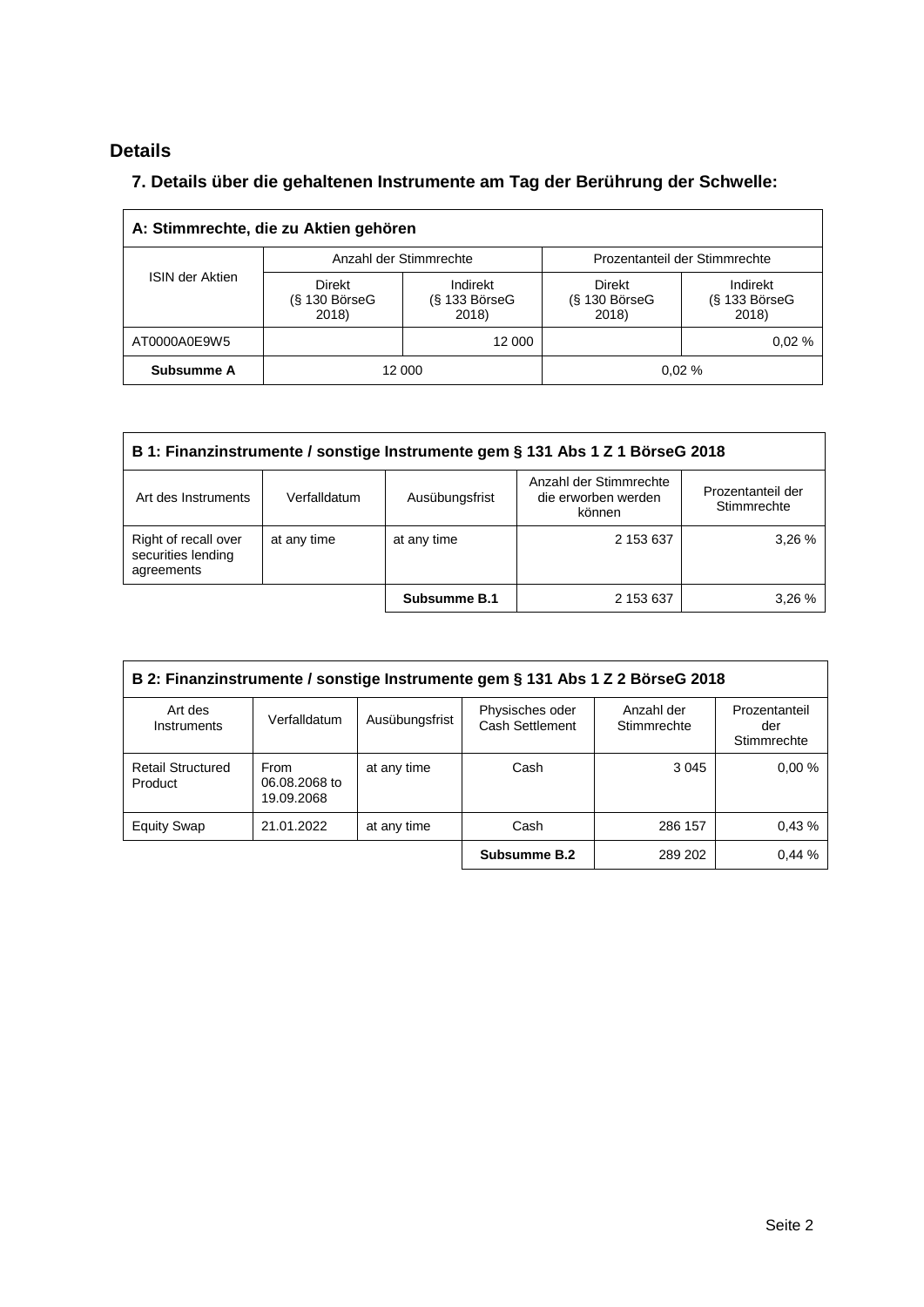## **8. Information in Bezug auf die meldepflichtige Person:**

Die meldepflichtige Person (Punkt 3) wird nicht von einer natürlichen/juristischen Person kontrolliert und kontrolliert auch keine andere Person, die direkt oder indirekt Instrumente am Emittenten hält.

 $\boxtimes$  Volle Kette der kontrollierten Unternehmen, über die die Stimmrechte und/oder Finanz-/sonstigen Instrumente gehalten werden, beginnend mit der obersten kontrollierenden natürlichen oder juristischen Person:

| Ziffer         | <b>Name</b>                                     | Direkt kontrolliert<br>durch Ziffer | Direkt gehaltene<br>Stimmrechte in<br>Aktien (%) | Direkt gehaltene<br>Finanz-<br>/sonstige<br>Instrumente $(\%)$ | <b>Total</b> von beiden<br>$(\%)$ |
|----------------|-------------------------------------------------|-------------------------------------|--------------------------------------------------|----------------------------------------------------------------|-----------------------------------|
| 1              | Morgan Stanley                                  |                                     |                                                  |                                                                |                                   |
| $\overline{2}$ | Morgan Stanley<br>Capital<br>Management,<br>LLC |                                     |                                                  |                                                                |                                   |
| 3              | Morgan Stanley<br>Domestic<br>Holdings, Inc.    | 2                                   |                                                  |                                                                |                                   |
| 4              | Morgan Stanley<br>& Co. LLC                     | 3                                   | 0,00%                                            | 1,65 %                                                         | 1,65 %                            |
| 5              | Morgan Stanley<br>International<br>Holdings Inc | 1                                   |                                                  |                                                                |                                   |
| 6              | Morgan Stanley<br>International<br>Limited      | 5                                   |                                                  |                                                                |                                   |
| 7              | Morgan Stanley<br>Investments<br>(UK)           | 6                                   |                                                  |                                                                |                                   |
| 8              | Morgan Stanley<br>& Co.<br>International plc    | 7                                   | 0,02%                                            | 2,05 %                                                         | 2,07%                             |
|                |                                                 |                                     |                                                  |                                                                |                                   |

## **9. Im Falle von Stimmrechtsvollmacht**

Datum der Hauptversammlung: -

Stimmrechtsanteil nach der Hauptversammlung: - entspricht - Stimmrechten

## **10. Sonstige Kommentare:**

The notification was triggered as a result of disposal of instruments which resulted in Morgan Stanley¿s holdings decreasing below 4%.

Glasgow am 1.2.2021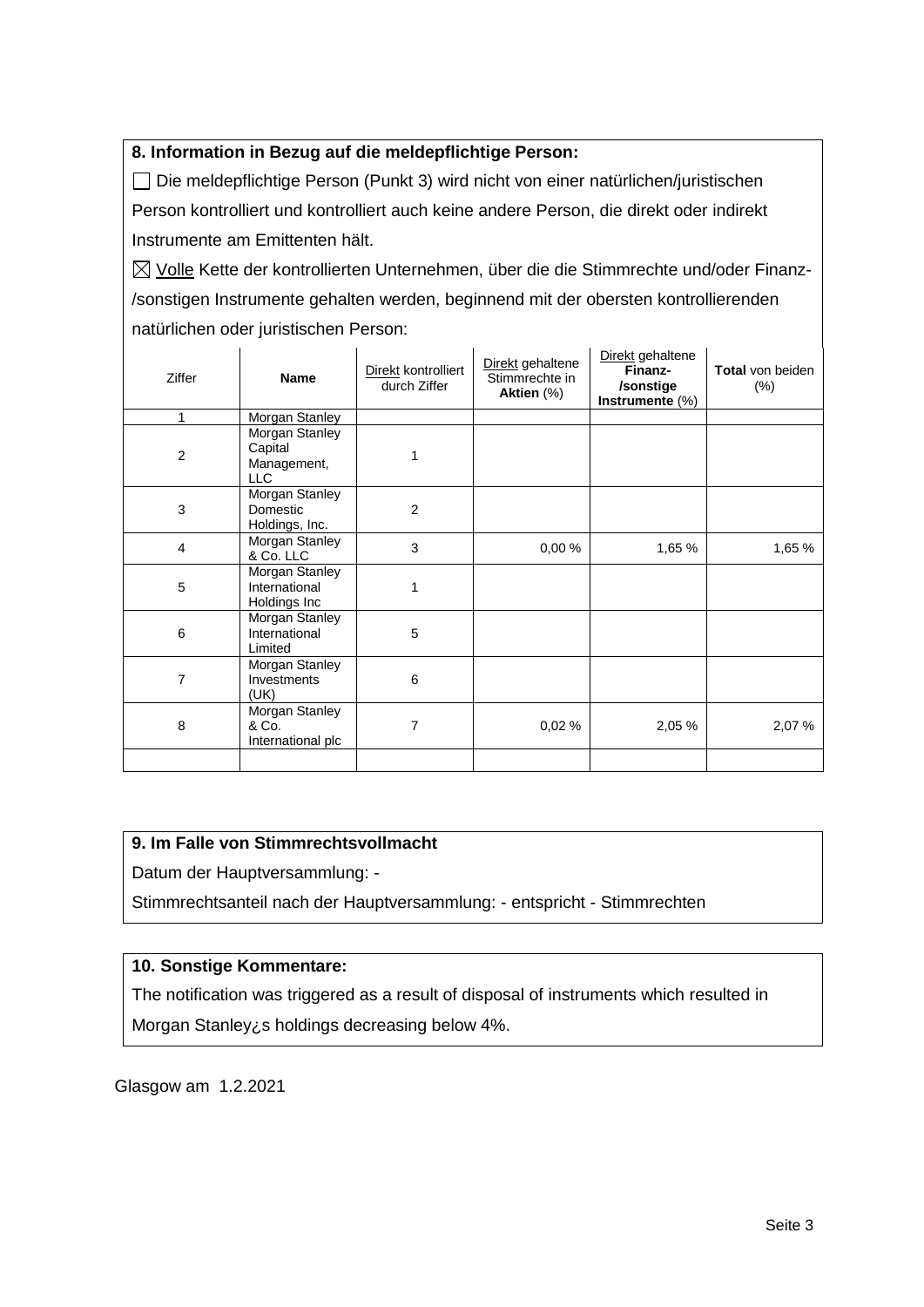# **Major holdings notification pursuant to Sec. 130 to 134 BörseG 2018**

Glasgow, 1.2.2021

#### **Overview**

#### **Notification made after deadline**

Caution: In case of violations of major holdings notification rules, please pay attention to Section 137 BörseG 2018 (Suspension of voting rights)

- **1. Issuer:** S&T AG
- **2. Reason for the notification:** Acquisition or disposal of financial/other instruments

#### **3. Person subject to notification obligation**

**Name:** Morgan Stanley

**City:** Wilmington, Delaware

**Country:** USA

- **4. Name of shareholder(s):** Morgan Stanley & Co. International plc
- **5. Date on which the threshold was crossed or reached:** 28.1.2021

#### **6. Total positions**

|                                                                                | % of voting rights<br>attached to<br>shares $(7.A)$ | % of voting rights<br>through<br>financial/other<br>instruments $(7.B.1 +$<br>7.B.2 | <b>Total</b> of both in %<br>$(7.A + 7.B)$ | Total number of<br>voting rights of<br>issuer |
|--------------------------------------------------------------------------------|-----------------------------------------------------|-------------------------------------------------------------------------------------|--------------------------------------------|-----------------------------------------------|
| Resulting situation on the<br>date on which threshold<br>was crossed / reached | 0.02%                                               | 3,70%                                                                               | 3,71%                                      | 66 096 103                                    |
| Position of previous<br>notification (if applicable)                           | 0.12%                                               | 4.48 %                                                                              | 4,60 %                                     |                                               |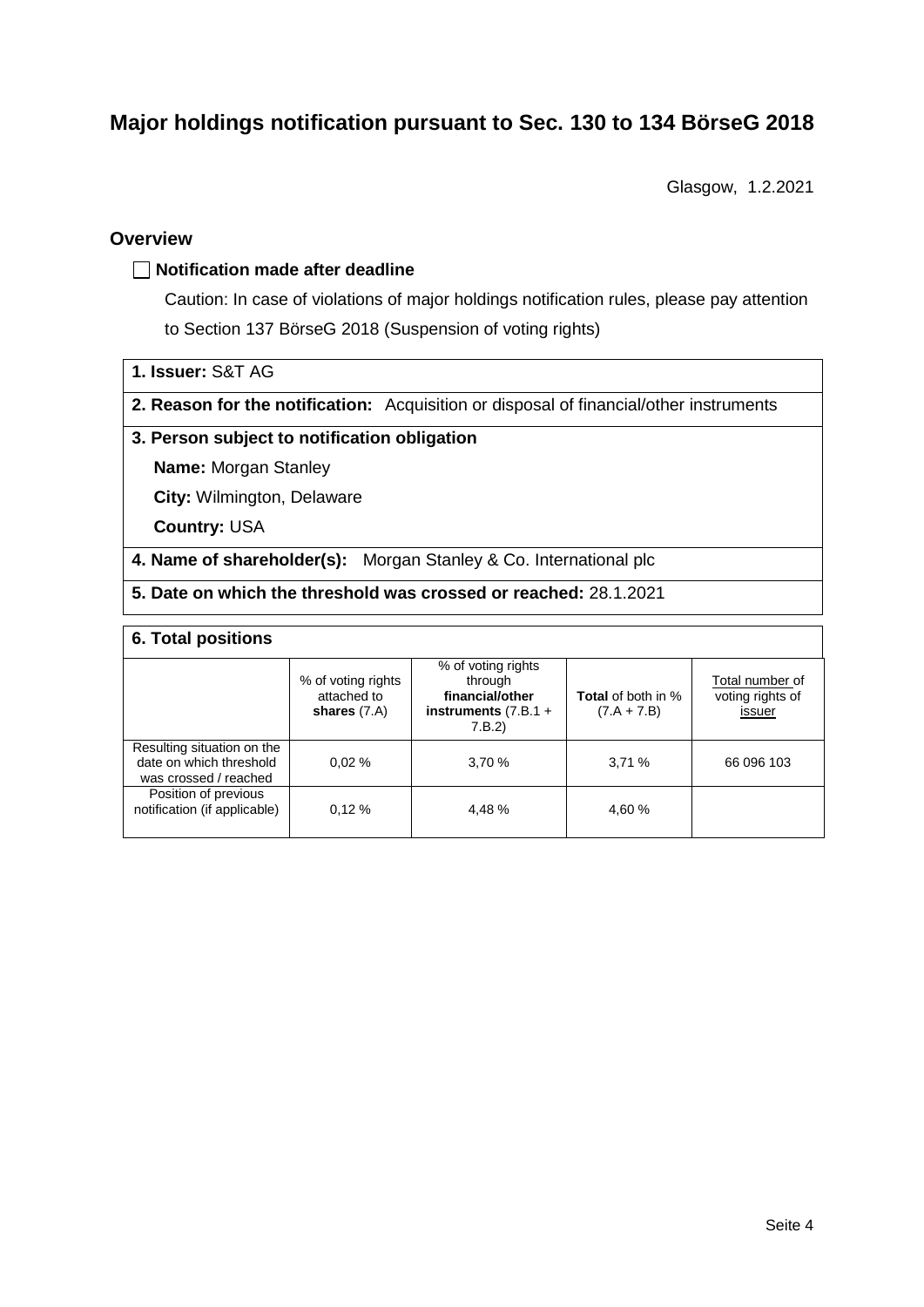# **Details**

## **7. Notified details of the resulting situation:**

| A: Voting rights attached to shares |                                    |                                      |                                           |                                      |  |  |  |
|-------------------------------------|------------------------------------|--------------------------------------|-------------------------------------------|--------------------------------------|--|--|--|
|                                     |                                    | Number of voting rights              |                                           | % of voting rights                   |  |  |  |
| <b>ISIN Code</b>                    | Direct<br>(Sec 130 BörseG<br>2018) | Indirect<br>(Sec 133 BörseG<br>2018) | <b>Direct</b><br>(Sec 130 BörseG<br>2018) | Indirect<br>(Sec 133 BörseG<br>2018) |  |  |  |
| AT0000A0E9W5                        |                                    | 12 000                               |                                           | 0.02%                                |  |  |  |
| <b>SUBTOTAL A</b>                   |                                    | 12 000                               |                                           | 0.02%                                |  |  |  |

| B 1: Financial / Other Instruments pursuant to Sec. 131 para. 1 No. 1 BörseG 2018 |                        |                     |                                                                                      |                    |  |  |
|-----------------------------------------------------------------------------------|------------------------|---------------------|--------------------------------------------------------------------------------------|--------------------|--|--|
| Type of instrument                                                                | <b>Expiration Date</b> | Exercise Period     | Number of voting<br>rights that may be<br>acquired if the<br>instrument is exercised | % of voting rights |  |  |
| Right of recall over<br>securities lending<br>agreements                          | at any time            | at any time         | 2 153 637                                                                            | 3,26%              |  |  |
|                                                                                   |                        | <b>SUBTOTAL B.1</b> | 2 153 637                                                                            | 3,26%              |  |  |

| B 2: Financial / Other Instruments pursuant to Sec. 131 para. 1 No. 2 BörseG 2018 |                                            |                    |                               |                            |                       |  |
|-----------------------------------------------------------------------------------|--------------------------------------------|--------------------|-------------------------------|----------------------------|-----------------------|--|
| Type of instrument                                                                | Expiration<br>Date                         | Exercise<br>Period | Physical /<br>Cash Settlement | Number of<br>voting rights | % of voting<br>rights |  |
| <b>Retail Structured</b><br>Product                                               | <b>From</b><br>06.08.2068 to<br>19.09.2068 | at any time        | Cash                          | 3 0 4 5                    | 0.00%                 |  |
| <b>Equity Swap</b>                                                                | 21.01.2022                                 | at any time        | Cash                          | 286 157                    | 0.43%                 |  |
|                                                                                   |                                            |                    | <b>SUBTOTAL B.2</b>           | 289 202                    | 0.44%                 |  |